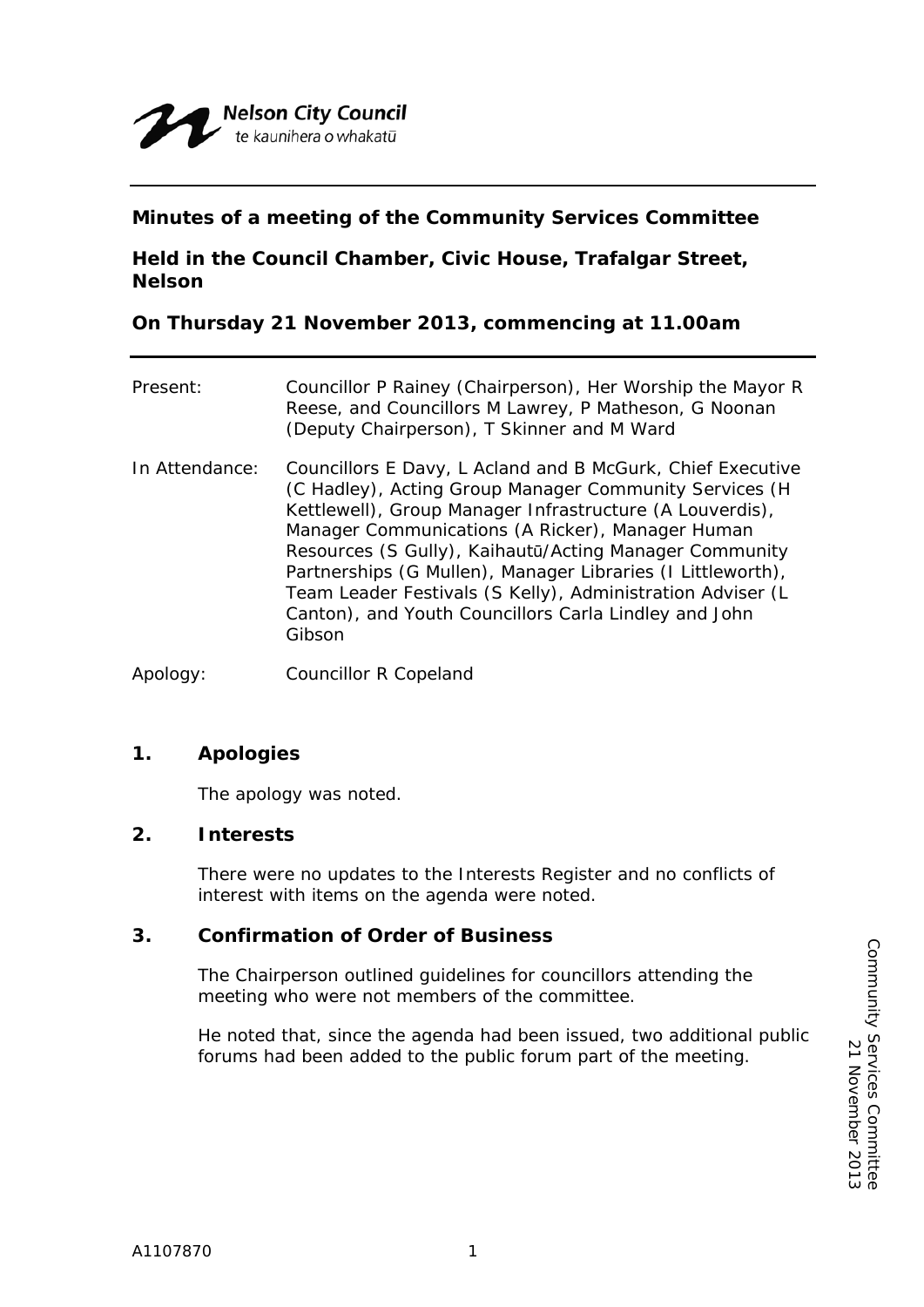# **4. Public Forum**

#### 4.1 Waahi Taakaro Golf Course

Don Welch, Course Custodian at Waahi Taakaro Golf Course, spoke about ways to leverage the golf course. He tabled a document with supporting information (A1106577). He said that the Golf Course was a city asset with approximately \$500,000 worth of excess capacity which could be used to benefit Nelson's community and economy.

In response to questions, Mr Welch said that in order to attract tourists and business groups, the Golf Course needed better amenities, such as changing and catering facilities. He added that better promotion of all of Nelson's golf courses would increase the profile of Nelson as a golfing destination.

It was requested that Council officers provide councillors with an update on the golf course.

4.2 Trafalgar Park Sports and Recreation Group

Pat Heaphy, Brendon Monk and Colin Sutherland spoke to the meeting. Mr Heaphy explained that the group represented 11 sporting and community bodies with an interest in the development of Trafalgar Park.

Mr Sutherland gave a Powerpoint presentation (A1105493), which he spoke to, outlining the group's objectives.

In response to questions, Mr Heaphy said that each entity in the group had committed funding towards the project, and they envisioned a similar partnership with Council as that for Saxton Field. He added that the intention was that Council would take back all of the land relating to the existing facilities in return for developing a new consolidated facility in Trafalgar Park to which they could relocate.

4.3 Nelson Food Security

Karen Driver gave a presentation (A1105959) outlining the Nelson Food Security group and its plans for a project focusing on food security for the Nelson community. On behalf of the group, Ms Driver asked Council to provide an indication of funding support for the project before the end of 2013.

The Chairperson explained that Council could not commit funding to projects outside of the Annual Plan process, and invited the group to make a submission to the Annual Plan 2014/15.